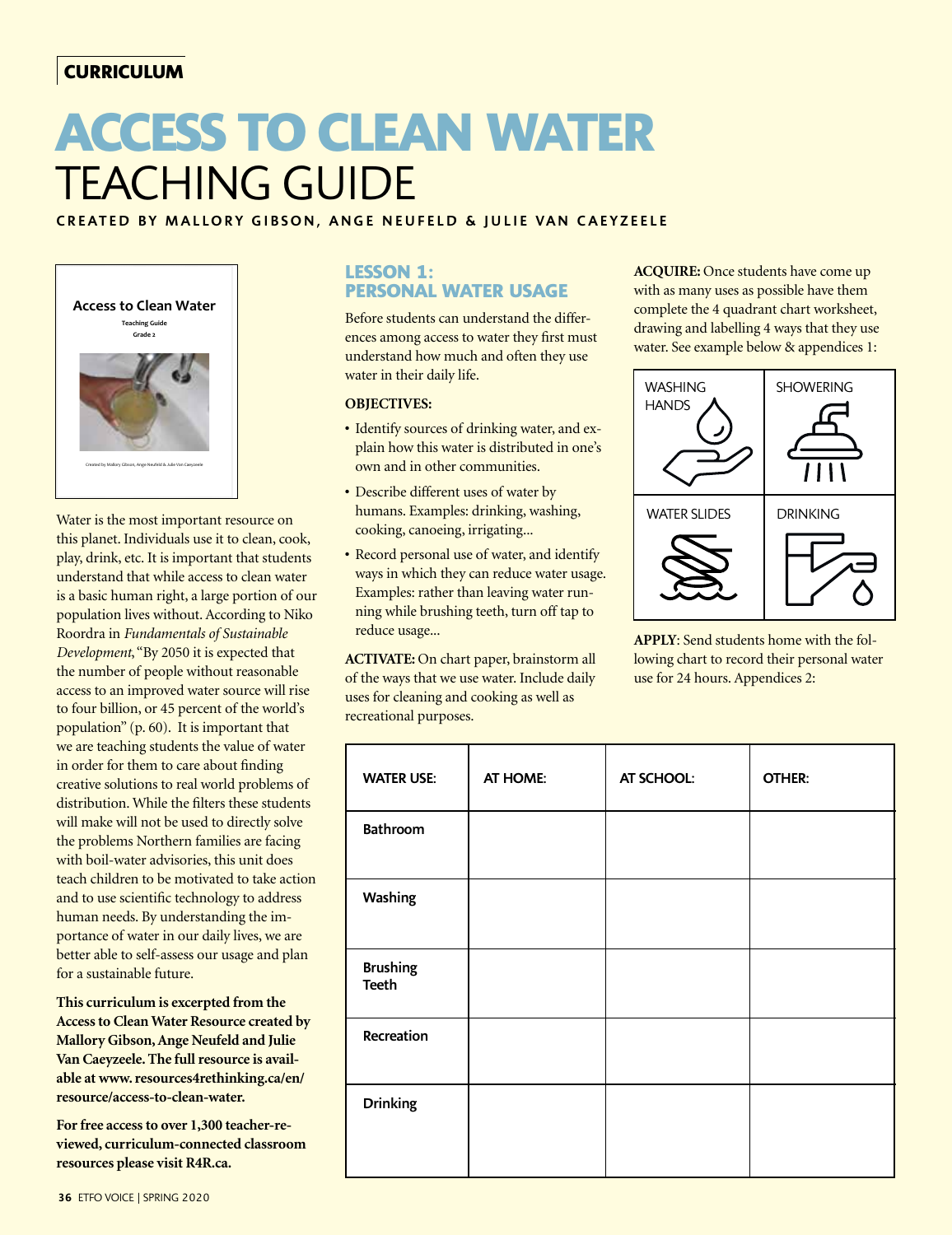## **LESSON 2: COMPARISON TO NORTHERN COMMUNITY**

Once students have a good understanding of the quantity and frequency of water they are using each day, they can be introduced to the reality that this is not the norm for everyone.

#### **OBJECTIVES:**

- **•** Explain and appreciate the importance of clean air and water for humans, plants and animals.
- **•** Identify substances that pollute air and water, and describe ways of reducing such pollution.

**Examples:** car exhaust, smoke, carbon monoxide, oil, house paints, and sewage...

**•** Recognize that clean water is an increasingly scarce resource in many parts of the world, and describe consequences of a shortage of clean water.

**ACTIVATE:** Take the children's four quadrant drawings and post them on the wall, board or somewhere visible to students. While they are watching, tell them that they are going to learn about all of the ways that people in Northern communities use water in their daily lives. Go through each drawing and using a Post-It note, cover up the pictures that are not possible in Northern Communities.

#### **Examples:**

**Drinking water from tap** – could get ill Having a bath – contaminants could hurt your skin

**Water Fights**- no extra water available for recreation use

**ACQUIRE:** Don't supply the students with the 'why' of the Northern Communities water deficits. Instead, have them generate questions based on the spots that the Post-It notes are covering. Ie. Why can't they drink from the tap? How do they get water they can drink? Can they play any water games? How do they wash the dishes?

**APPLY:** Using Skype, connect with a Northern Community that is under a boil water advisory and have the children ask a member of the community their questions. Have students use their individual blogs to write about what they have learned from the answers, how this makes them feel and anything else they still wonder about.



## **SUPPLEMENTARY READINGS, VIDEOS AND WEBSITES**

#### **BOOKS**

**Sandy's Incredible Shrinking Footprint** *Written by: Femida Handy and Carole* 

## *Carpenter*

Sandy loves going to the beach at her Grandpa's house. One day she comes across a pile of garbage that is ruining the beautiful beach. Through "Garbage Lady", Sandy learns about an ecological footprint and everyone's responsibility to shrink it.

#### **Save Water**

*Written by: Kay Barnham* This easy to read book with lots of great pictures explores where water comes from, how water can be polluted and why we should save water.

#### **Splash! Water – Taking Care of Your Planet**

*Written by: Nuria and Empar Jimenez* In this colourful picture book, children learn about the importance of water in the lives of all people, plants and animals. Children discover ways to conserve water.

#### **Love your world – how to take care of the plants, the animals and the planet** *Written by: Dawn Sirett*

This beautiful book is full of photographs of children taking care of the Earth. Kids learn how they can make a big difference through activities such as growing a garden, recycling trash and reusing.

**10 Things I Can Do To Help My World** *Written by: Melanie Walshj* This colourful and engaging picture book gives young kids ten simple things that we all can do to help the world.

#### **VIDEOS**

#### **Wonder Grove Kids**

*https://www.youtube.com/watch? v=rl0YiZjTqpw*

This is a great kid-friendly video that talks about why water is a valuable resource, the importance of conserving and ways kids can help.

#### **Water – Who Needs It?**

By Cal Water *youtube.com/watch? v=tulDfG-8bjU&t=31s* This 14-minute video geared toward very young children talks about the importance of water. It discusses what would happen without water, ways people use water, how people waste water, problems with polluted water and ways to save water.

#### **TEACHER WEBSITES**

*partselect.ca/Resources/Teaching-Kids-About-Water-Conservation.aspx thewaterpage.com/water-conservation.htm resources4rethinking.ca*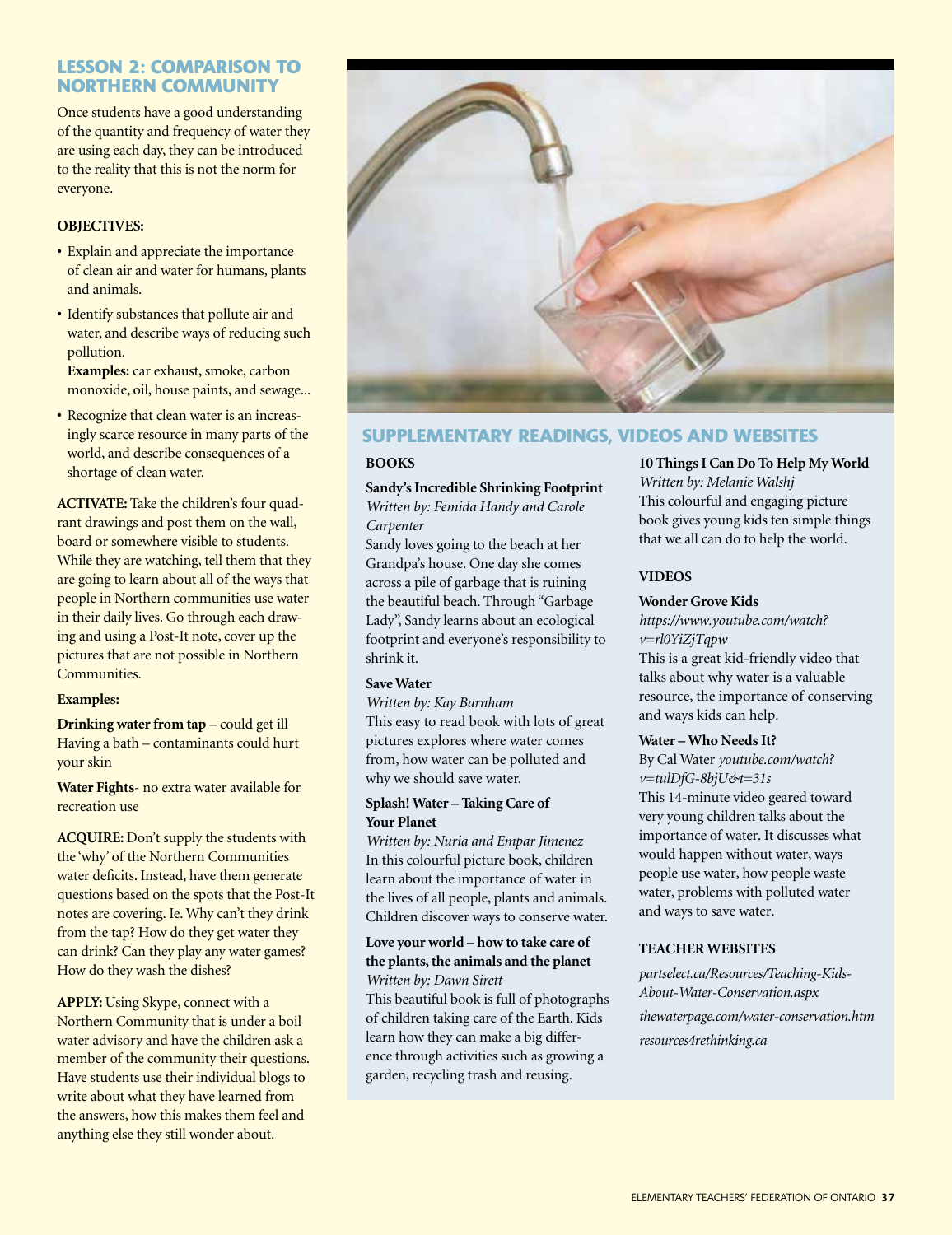## **CURRICULUM**



### **LESSON 3 WATER PURIFIER**

Now that the students have an understanding of the availability of clean water they can begin looking at solutions or ways that they can help. This builds on their citizenship learning and supports them to feel empathy.

#### **OBJECTIVES:**

- Ask questions that lead to investigations of living things, objects, and events in the immediate environment.
- Identify practical problems to solve in the immediate environment.
- Access information using a variety of sources. Examples: elders, simple chapter books, concept books, CD-ROMs, Internet...
- Create, with the class, a plan to solve a problem or meet a need. Examples: identify simple steps to follow, prepare a drawing of the object to be constructed...
- Follow simple directions, and describe the purpose of steps followed.
- Construct an object or device to solve a problem or meet a need.
- Test an object or device with respect to pre-determined criteria.

**ACTIVATE:** Have students log onto the classroom blogs and comment/respond to each other's reflections after their skype connection with the Northern community. Through discussion, have the students share their thinking with others. Watch the 1 minute video youtu.be/GSiLTFcWzqg to see how one resident has to walk to her Aunt's house to get water and how she feels when the water truck finally comes to her house after 3 months.

**ACQUIRE:** Arrange the students in pairs or groups and have them brainstorm possible solutions or ways to help the Northern communities with their lack of access to clean water. Give students 30 minutes to research on the internet other possible solutions using a search engine such as Nettrekker that is designed to find websites that are appropriate for children. After 30 minutes are up have each group prepare a 1-2 minute verbal presentation trying to encourage their classmates that this is the best option to help Northern communities.

**APPLY:** After learning about all of the creative ideas that students have shared, introduce the idea of a water filter. A homemade water filter is meant to replicate the natural purification that happens in our environment. Each student will create and test their own filter (Appendix 3).

The following materials are needed:

- plastic water bottles or pop bottles
- coffee filters
- gravel
- sand
- rocks
- dirty water (water mixed with soil)

**Step 1:** Cut the bottle in half. Insert the top half into the bottom to look like a funnel.

**Step 2:** Line the bottom of the funnel shaped part of bottle with coffee filter.

**Step 3:** Add sand (amount will depend on size of bottle but should cover about 2 inches of bottom of filter).

**Step 4:** Add the same amount of gravel.

**Step 5:** Add rocks to finish off the filter.

**Step 6:** Pour some of the dirty water into the bottle. Watch as the water drips out the bottom clearer than it went in.

**Step 7:** Repeat this process until water is clear.

#### **The following videos show the creation of the water filter:**

youtu.be/RqWV7ozfFNQ or youtu.be/ ZNyhY9dR2VE

Once filters are complete, have students draw a picture of their water filter and explain how it works to check for understanding (Appendix 3).